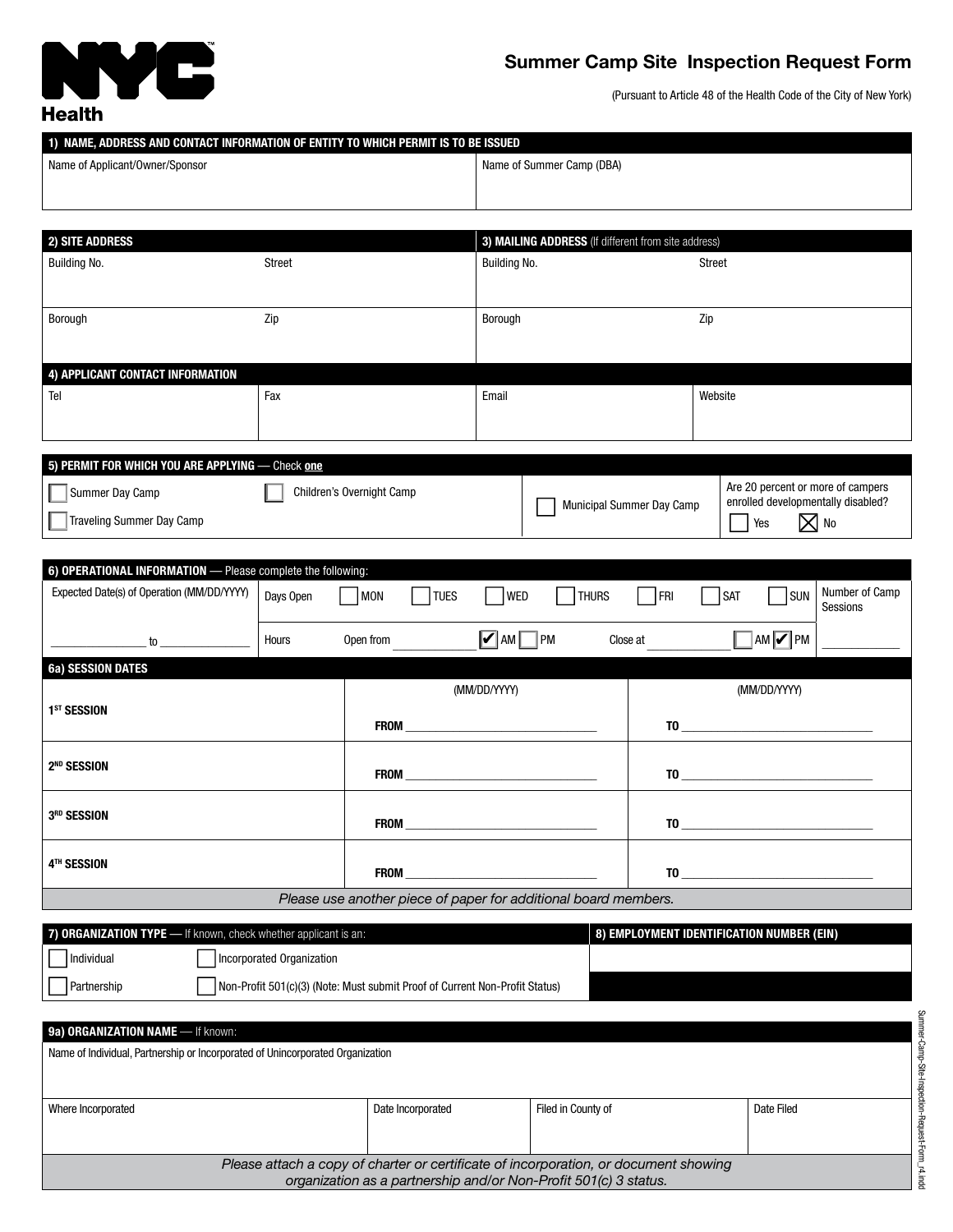

Summer-Camp-Site-Inspection-Request-Form\_r4.indd

Summer-Camp-Site-Inspection-Request-Form\_r4.indd

| 9b) OWNER/BOARDMEMBERS - If applicable<br><b>OWNER / OPERATOR / BOARDMEMBERS</b>      |                                                                       |                                                |              |                     |                                                                 |  |                     |                         |
|---------------------------------------------------------------------------------------|-----------------------------------------------------------------------|------------------------------------------------|--------------|---------------------|-----------------------------------------------------------------|--|---------------------|-------------------------|
| <b>Print Name</b>                                                                     |                                                                       |                                                | <b>Title</b> |                     |                                                                 |  | <b>Home Address</b> |                         |
|                                                                                       |                                                                       |                                                |              |                     |                                                                 |  |                     |                         |
|                                                                                       |                                                                       |                                                |              |                     |                                                                 |  |                     |                         |
|                                                                                       |                                                                       |                                                |              |                     |                                                                 |  |                     |                         |
|                                                                                       |                                                                       |                                                |              |                     |                                                                 |  |                     |                         |
|                                                                                       |                                                                       |                                                |              |                     |                                                                 |  |                     |                         |
|                                                                                       |                                                                       |                                                |              |                     |                                                                 |  |                     |                         |
|                                                                                       |                                                                       |                                                |              |                     | Please use another piece of paper for additional board members. |  |                     |                         |
| 10) STAFFING-<br>If known                                                             | PRINT NAME                                                            |                                                |              | <b>HOME ADDRESS</b> |                                                                 |  |                     | <b>TELEPHONE</b>        |
| Camp<br>Operator                                                                      |                                                                       |                                                |              |                     |                                                                 |  |                     |                         |
| Camp                                                                                  |                                                                       |                                                |              |                     |                                                                 |  |                     |                         |
| <b>Director</b>                                                                       |                                                                       |                                                |              |                     |                                                                 |  |                     |                         |
| <b>11) OTHER PROGRAMS</b>                                                             |                                                                       |                                                |              |                     |                                                                 |  |                     |                         |
| Do you or anyone associated with this<br>application currently operate any other      |                                                                       | If YES please identify. Select all that apply. |              |                     |                                                                 |  | Other -             |                         |
| residential or commercial child care service?                                         |                                                                       | Group Child Care                               |              |                     | School Based Child Care                                         |  |                     |                         |
| NO<br><b>YES</b>                                                                      |                                                                       | School-Age Child Care                          |              |                     | Family and/or Group Family                                      |  |                     |                         |
|                                                                                       | If so, what is the Permit/License/Certificate or Registration number? |                                                |              |                     |                                                                 |  |                     |                         |
|                                                                                       |                                                                       |                                                |              |                     |                                                                 |  |                     |                         |
|                                                                                       |                                                                       |                                                |              |                     |                                                                 |  |                     |                         |
|                                                                                       |                                                                       |                                                |              |                     |                                                                 |  |                     |                         |
|                                                                                       |                                                                       |                                                |              |                     |                                                                 |  |                     |                         |
|                                                                                       |                                                                       |                                                |              |                     |                                                                 |  |                     |                         |
|                                                                                       |                                                                       |                                                |              |                     |                                                                 |  |                     |                         |
|                                                                                       |                                                                       |                                                |              |                     |                                                                 |  |                     |                         |
|                                                                                       |                                                                       |                                                |              |                     |                                                                 |  |                     |                         |
|                                                                                       |                                                                       | If YES please identify. Select all that apply. |              |                     |                                                                 |  |                     |                         |
| Have you or anyone associated with this<br>application ever operated a residential or |                                                                       | Group Child Care                               |              |                     | School Based Child Care                                         |  |                     | Other $\longrightarrow$ |
| commercial child care service?<br><b>YES</b><br>  NO                                  |                                                                       | School-Age Child Care                          |              |                     | Family and/or Group Family                                      |  |                     |                         |
|                                                                                       |                                                                       |                                                |              |                     |                                                                 |  |                     |                         |
|                                                                                       | If so, what is the Permit/License/Certificate or Registration number? |                                                |              |                     |                                                                 |  |                     |                         |
|                                                                                       |                                                                       |                                                |              |                     |                                                                 |  |                     |                         |
|                                                                                       |                                                                       |                                                |              |                     |                                                                 |  |                     |                         |
|                                                                                       |                                                                       |                                                |              |                     |                                                                 |  |                     |                         |
|                                                                                       |                                                                       |                                                |              |                     |                                                                 |  |                     |                         |
|                                                                                       |                                                                       |                                                |              |                     |                                                                 |  |                     |                         |
|                                                                                       |                                                                       |                                                |              |                     |                                                                 |  |                     |                         |
|                                                                                       |                                                                       |                                                |              |                     |                                                                 |  |                     |                         |
|                                                                                       |                                                                       |                                                |              |                     |                                                                 |  |                     |                         |
|                                                                                       |                                                                       |                                                |              |                     |                                                                 |  |                     |                         |